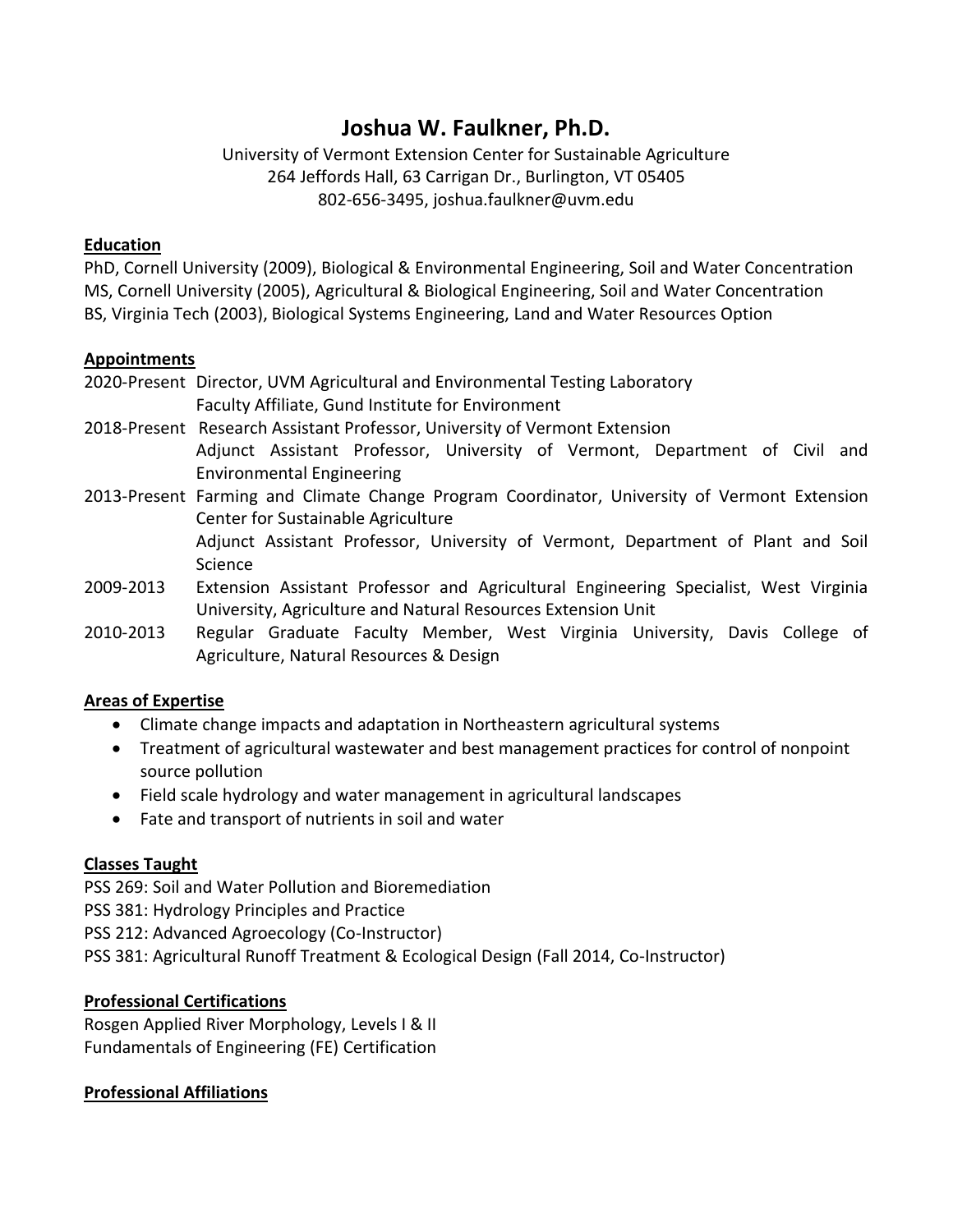American Society of Agricultural and Biological Engineers (ASABE); Hydrology Committee member American Geophysical Union (AGU), member Soil and Water Conservation Society (SWCS), member Vermont Agricultural Agents Association, secretary Northeast Agricultural and Biological Engineering Conference, 2<sup>nd</sup> Vice Chair

#### **Awards and Honors**

2011 Outstanding Recent Alumnus, Biological Systems Engineering Department, Virginia Tech

#### **Publications (peer-reviewed)**

- Schattman, R.E., M.J. Caswell, & J.W. Faulkner. (In review). Eyes on the horizon: Temporal perspectives of climate risk and agricultural decision making. Submitted to *Agroecology and Sustainable Food Systems*.
- Sarazen, J.C., J.W. Faulkner, and S.E. Hurley. 2020. Evaluating nutrient removal performance of a denitrifying woodchip bioreactor treatment system receiving silage bunker runoff. *Applied Sciences.* 10:4789.
- Ament, M.R., S.E. Hurley, M. Voorhees, E. Perkins, Y. Yuan, J.W. Faulkner, and E.D. Roy. (In Review). Balancing Hydraulic Control and Phosphorus Removal in Bioretention Media Amended with Drinking Water Treatment Residuals. Submitted to *Environmental Science & Technology Water.*
- Twombly, C.R., J.W. Faulkner, and S. Hurley. 2020. The effects of soil aeration prior to dairy manure application on edge-of-field hydrology and nutrient fluxes in cold climate hayland agroecosystems. In Press. *Journal of Soil and Water Conservation.*
- Twombly, C.R., J.W. Faulkner, Z.M. Easton, and A.S. Collick. (In Review). Identification of Phosphorus Index improvements through model comparisons across topographic regions in a small agricultural watershed in Vermont, U.S. Submitted to *Soil Science Society of America Journal.*
- Mason, R., S.C. Merrill, J. Gorres, J.W. Faulkner, and M.T. Niles. 2020. Agronomic and environmental performance of dairy farms in a warmer, wetter climate. In Press. *Journal of Soil and Water Conservation.*
- Mason, R., M.T. Niles, S.C. Merrill, J. Gorres, and J.W. Faulkner. 2020. Using Agricultural Models to Inform Policy: Discussion Points for Researchers and Policymakers. In Press. *Journal of Soil and Water Conservation.*
- Ruhl, L., M. Tuna, H. Darby, and J.W. Faulkner. (In Review). Three Cover Crop Establishment Studies to Assess Optimal Cover Crop Species, Planting Date, and Seeding Method. Submitted to *Journal of Agricultural Sciences.*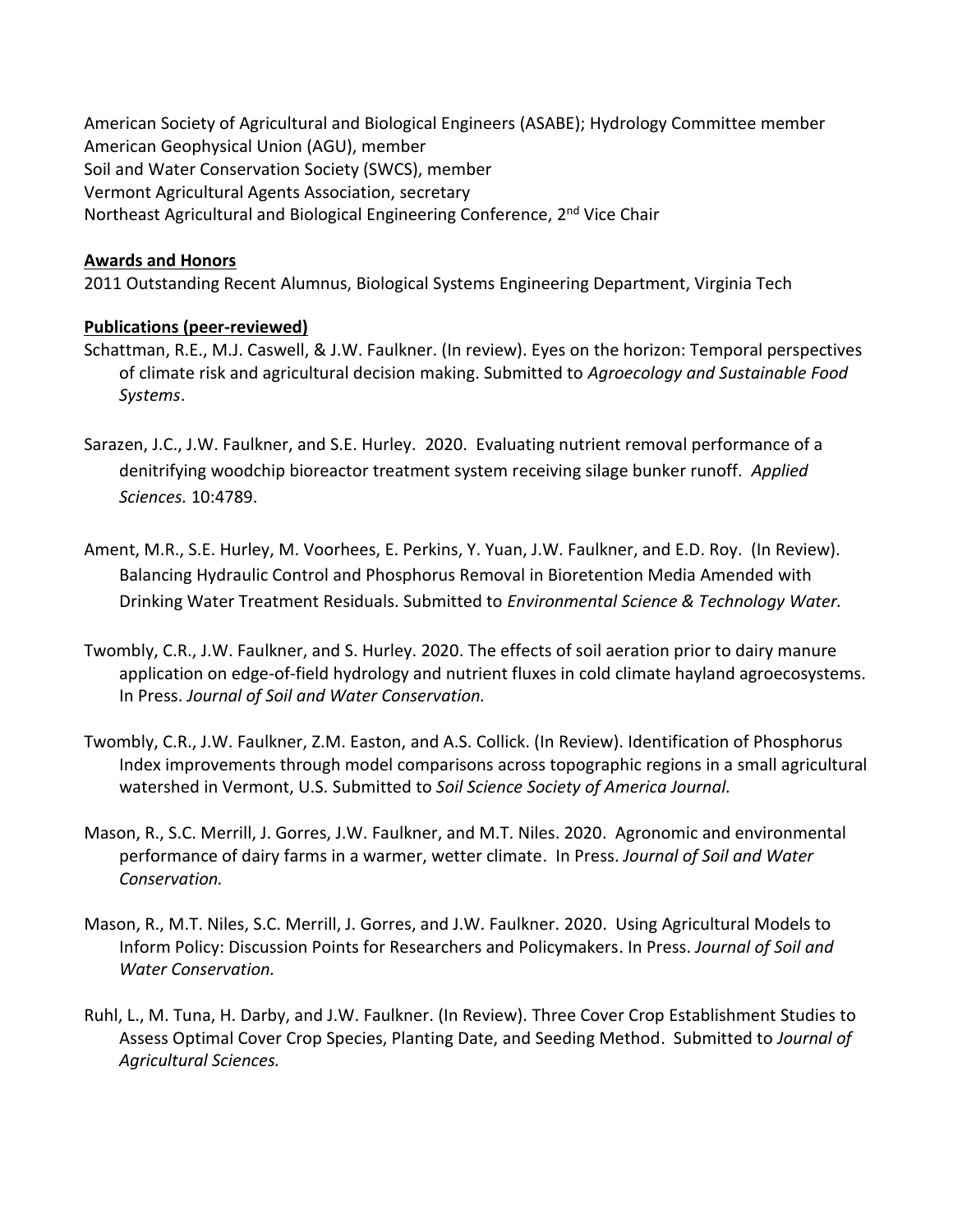- Mason, R., J. Gorres, S.C. Merrill, J.W. Faulkner, L. Doro, and M. T. Niles. 2020. Calibrating the APEX model for simulations of environmental and agronomic outcomes on dairy farms in the Northeast US: A step-by-step example. *Applied Engineering in Agriculture.* 36(3):281-301.
- Shrestha, P, J.W. Faulkner, J. Kokkinos, and S. Hurley. 2020. Bioretention systems for stormwater treatment in dairy farm production area: influences of low-phosphorus compost and P. virgatum on nutrient and sediment retention. *Ecological Engineering*. <https://doi.org/10.1016/j.ecoleng.2020.105821>
- Porterfield, K.K., J.W. Faulkner, E.D. Roy. 2020. Nutrient Recovery from Anaerobically Digested Dairy Manure Using Dissolved Air Flotation (DAF). *ACS Sustainable Chemistry + Engineering.* <https://pubs.acs.org/doi/10.1021/acssuschemeng.9b06419>
- Porterfield, K.K., R. Joblin, D.A. Neher, M. Curtis, S. Dvorak, D.M. Rizzo, J.W. Faulkner, E.D. Roy. 2020. Upcycling Phosphorus Recovered from Anaerobically Digested Dairy Manure to Support Production of Vegetables and Flowers. *Sustainability.* <https://doi.org/10.3390/su12031139>
- Christianson, L., D. DeVallance, J.W. Faulkner, T. Basden. 2017. Scientifically advanced woody media for improved water quality from livestock woodchip heavy-use areas. *Frontiers of Environmental Science and Engineering.* 11(3):1-9.
- Faulkner, J.W., J.L. Miller, T.J. Basden, D.B. DeVallance. 2015. Woodchip heavy-use area effluent quality, quantity, and hydrologic design considerations. *Applied Engineering in Agriculture.*  31(5):783-790.
- Faulkner, J.W., W. Zhang, L.D. Geohring, T.S. Steenhuis. 2011. Tracer movement through paired vegetative treatment areas receiving silage bunker runoff. *Journal of Soil and Water Conservation.*  66(1):18-28.
- Faulkner, J.W., W. Zhang, L.D. Geohring, T.S. Steenhuis. 2011. Nutrient transport within three vegetative treatment areas receiving silage bunker runoff. *J Env Mngmt.* 92(3):587-595.
- Faulkner, J.W., Z.M. Easton, W. Zhang, L.D. Geohring, T.S. Steenhuis. 2010. Design and risk assessment tool for vegetative treatment areas receiving agricultural wastewater: Preliminary results. *Journal of Environmental Management.* 91(8):1794-1801.
- Zhang, W, J.W. Faulkner, S.K. Giri, L.D. Geohring, T.S. Steenhuis. 2010. Effect of soil reduction on phosphorus sorption of an organic-rich silt loam. *Soil Sci Soc Am J.* 74(1):240-249.
- Zhang, W, J.W. Faulkner, S.K. Giri, L.D. Geohring, T.S. Steenhuis. 2009. Evaluation of two Langmuir models for phosphorus sorption of P-enriched soils in New York for environmental applications. *Soil Science.* 174(10):523-530.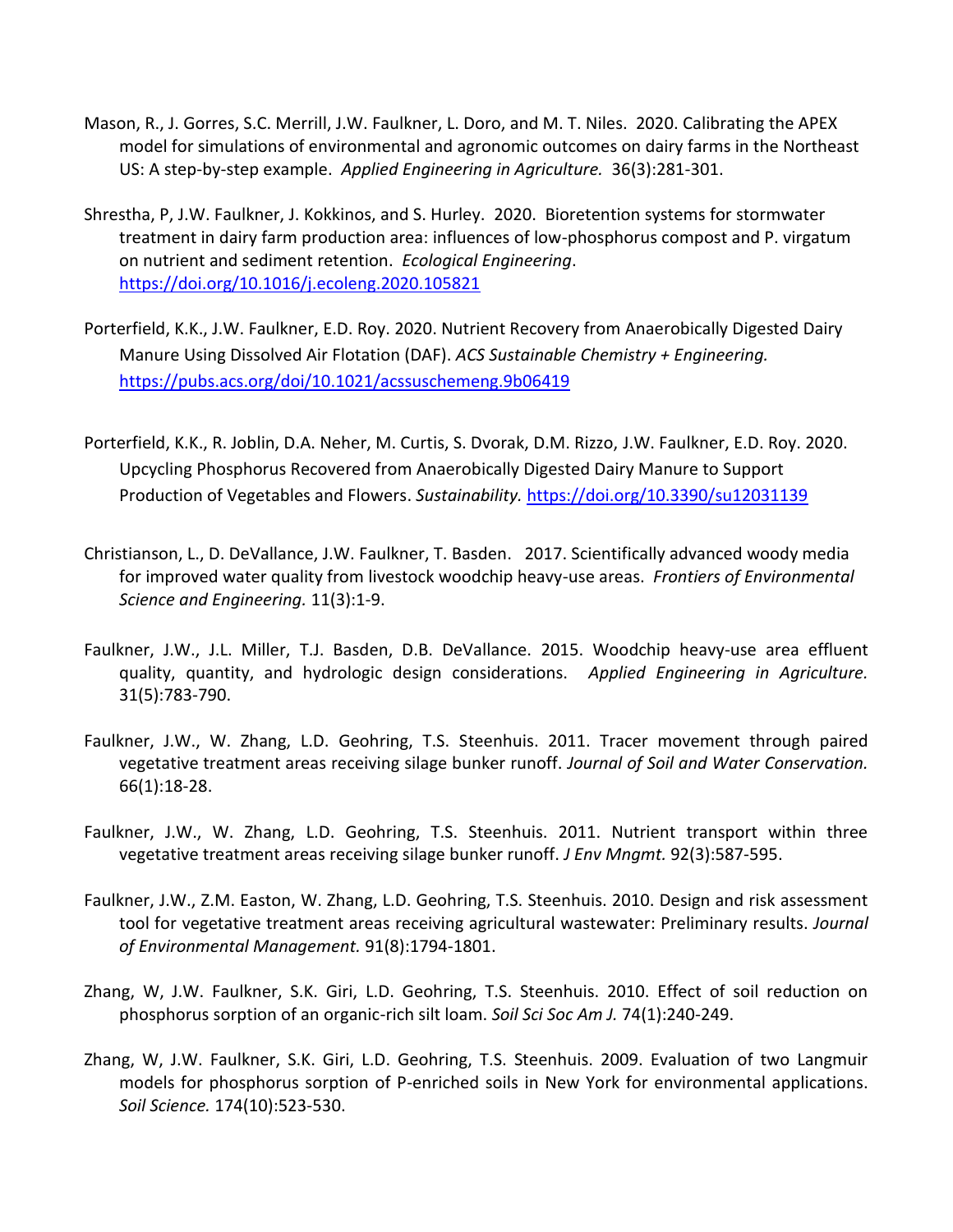Faulkner, J.W., T.S. Steenhuis, N. van de Giessen, M. Andreini, and J.R. Liebe. 2008. Water use and productivity of two small reservoir irrigation schemes in Ghana's Upper East Region. *Irrigation and Drainage*. 57(2):151-163.

#### **Funding Awarded**

Degree of Phosphorus Saturation addition to the West Virginia Phosphorus Index, (PI), US Environmental Protection Agency, Chesapeake Bay Program, 2020-2021 (\$10,279)

Discovery Acres: Establishing a Water Quality Demonstration and Research Site, (Co-PI), Vermont Agency of Agriculture, Food and Markets, 2020 – 2024 (\$1,000,000)

Vermont Climate Assessment 2020, (Co-PI), Gund Institute Catalyst Award, 2020-2021 (\$50,000)

Paired Watershed Conservation Effects Assessment Project (CEAP) for Lake Champlain Basin, (PI), USDA-NRCS, 2019-2023 (\$500,000)

Lake Champlain Basin Conservation Effects Assessment Project (CEAP): Evaluation of innovative and stacked conservation practices at the field-scale, (PI), USDA-NRCS, 2019-2023 (\$815,000)

Performance Evaluation of a Phosphorus Removal Technology, (Co-PI), Newtrient LLC., 2019 (\$35,343)

Whole Farm Water: Improving water use efficiency in Northeast specialty crop operations, (Co-PD), USDA NIFA AFRI Foundational Program Conference Grant, 2019-2020 (\$49,779)

Turn the tap: Integrated research to support sustainable irrigation practices on northeast vegetable farms, (Co-PI), USDA SARE Research for Novel Approaches in Sustainable Agriculture, 2019-2022 (\$124,982)

Improving our understanding of interactions among BMPs, tile drainage, and P losses in subsurface and surface runoff, (PD), Lake Champlain Sea Grant, 2019-2021 (\$149,997)

Evaluating Alternative Runoff Management Practices for VT Dairy Farm Production Areas, (Co-PI), Vermont Agricultural Experiment Station Competitive Hatch Award, 2018-2021 (\$29,775)

Development of an Approach and Tool to Optimize Farm-Scale Phosphorus Management and Achieve Watershed Scale Loading Targets, (Co-PI), Lake Champlain Basin Program, 2017-2018, (\$189,945)

The Next Generation of Controlled Drainage for Preventing Tile Phosphorus Loss, (PI), Vermont Agency of Agriculture Clean Water Initiative Grant, 2017-2019 (\$46,106)

The Climate Adaptation Fellowship: A Collaborative Design Project, (PD), USDA-NIFA Agriculture and Food Research Initiative, 2017-2018 (\$248,959).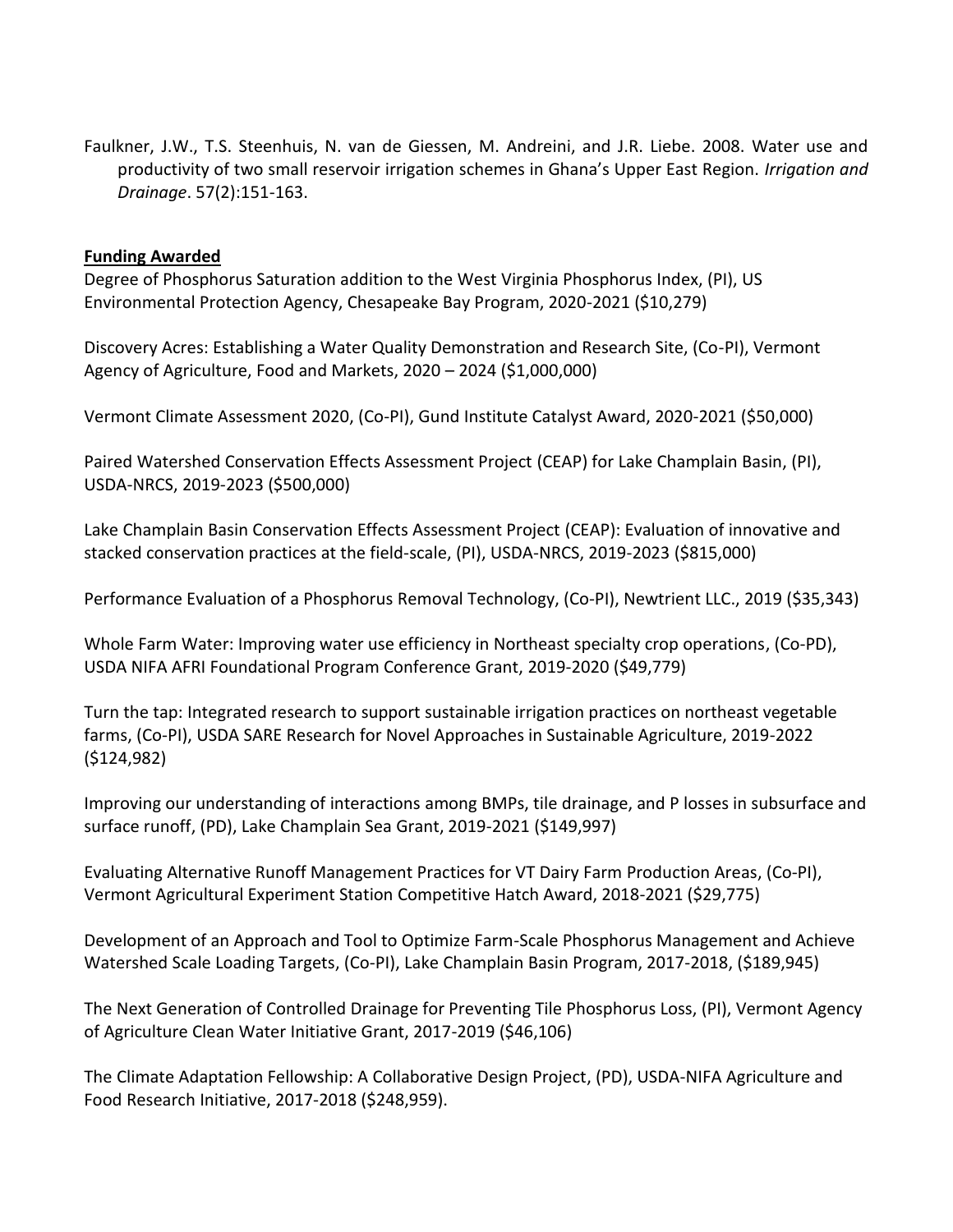Revising and Implementing Phosphorus Indices to Protect Water Quality in the Northeastern US, (Co-PI), USDA-NRCS Conservation Innovation Grant, 2016-2019 (\$45,000)

Revision of the Vermont Phosphorus Index for Improved Nutrient Management and Water Quality, (PI), USDA-NRCS Vermont Conservation Innovation Grant, 2016 (\$74,996)

Increasing Ecosystem Services and Climate Change Resilience in Dominant Agroecosystems of the Northeast, (PI), USDA-NIFA Agriculture and Food Research Initiative Foundational Program, 2015-2019 (\$499,810)

Climate Change Adaptation Outreach for Northeastern Farmers, (Co-I), USDA Northeast Climate Hub, 2015-2019 (\$85,000)

Demonstrating effects of biological and mechanical compaction best management practices on soil properties and water movement, (PI), USDA-NRCS Conservation Innovation Grant, 2014-2017 (\$174,691)

What Lurks Below: How Important are Subsurface Flows of Nitrogen and Phosphorus?, (Co-PI), Vermont EPSCoR Pilot Award, 2014-2015 (\$9,999)

Multi-use farm ponds as a climate change resiliency and food security solution, (PI), Fieldstone Foundation, 2014 (\$3,000)

Linking bench-scale evaluation and field-scale application of thermally-treated biomass media in livestock heavy-use areas for reducing environmental impacts of agriculture, (PI), WVU Faculty Senate Research Grants, 2013-2014 (\$31,495)

Refining and Harmonizing Phosphorus Indices in the Chesapeake Bay Region to Improve Critical Source Area Identification and to Address Nutrient Management Priorities, (Co-PI), USDA-NRCS Conservation Innovation Grant, 2012-2015 (\$801,535)

Development of 21<sup>st</sup> Century Agriculture for Water Quality Protection, (Co-PI), USDA-NIFA Agriculture and Food Research Initiative (AFRI) Program, 2012-2015 (\$466,000)

Professional Development for Agriculture Service Providers in Pollution Discharge Elimination Systems, (Co-I), Northeast Sustainable Agriculture Research and Education (SARE) Professional Development Grant Program, 2012-2014 (\$26,699)

Revision and Update of West Virginia's Phosphorus Site Index, (Co-PI), US-EPA Chesapeake Bay Program Chesapeake Bay Implementation Grant, 2011-2012 (\$83,000)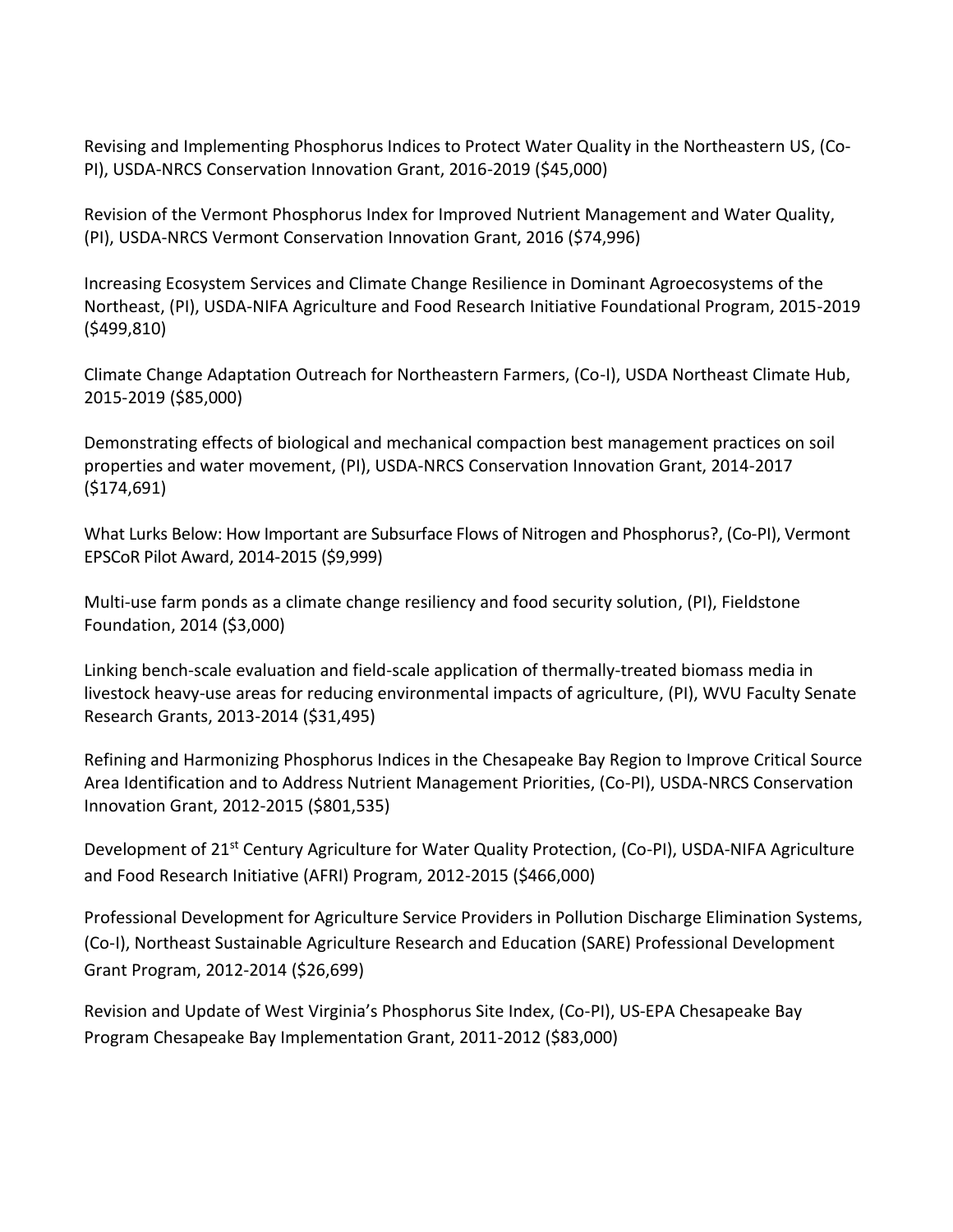Chesapeake Bay Total Maximum Daily Load and Watershed Implementation Plan Science and Policy Workshops for West Virginia's Agricultural Sector, (PI), US-EPA Chesapeake Bay Program Chesapeake Bay Implementation Grant, 2011-2012 (\$10,400)

Guidelines for Siting Effective Riparian Forest Buffers, (Co-I), Mid-Atlantic Water Program, 2010-2012 (\$40,000)

Investigation of Vegetative Treatment Systems for Wood Chip Feeding Area Effluent, (PI), WVU Extension Service Seed Grant for Research, 2009-2010 (\$2,796)

#### **Conference Presentations and Posters**

- Sarazen, J., J.W. Faulkner, and S. Hurley. 2020. Evaluating nutrient removal of a woodchip bioreactor treatment system receiving silage bunker runoff. Northeast Agricultural and Biological Engineering Conference, July 28-29, 2020. Virtual Meeting.
- Faulkner, J.W. 2020. Conservation Effects Assessment Project: Lake Champlain Basin of Vermont. Soil and Water Conservation Society CEAP Annual Meeting, July 27, 2020, Virtual Meeting.
- Faulkner, J.W. and R.E. Schattman. 2019. Water Use Efficiency and Technology on Northeastern Vegetable and Small Fruit Farms. The Northeast Specialty Crop Water Symposium, December 18- 19, Burlington, VT.
- Schattman, R. E. & J.W. Faulkner. 2019. On-farm irrigation monitoring and initial results from a controlled irrigation trial in Burlington, Vermont. The Northeast Specialty Crop Water Symposium, December 18-19, Burlington, VT.
- White, A., J.W. Faulkner, and V.E. Mendez. 2019. Adaptation and Resilience on Vegetable and Fruit Farms in the Northeastern US. 2019 New England Vegetable and Fruit Conference, December 10- 12, 2019, Manchester, NH.
- Porterfield, K.K., J.W. Faulkner, R. Joblin, D. Neher, M. Curtis, S. Dvorak, and E.D. Roy. 2019. Upcycling Phosphorus Recovered from Anaerobically Digested Dairy Manure to Support Production of Vegetables and Flowers. 2019 American Geophysical Union Fall Meeting, December 9-13, 2019, San Francisco, CA.
- Sarazen, J.C., J.W. Faulkner, and S. Hurley. 2019. Nutrient removal in a woodchip bioreactor bed receiving silage bunker runoff. North American Lake Management Society Symposium, November 11-15, 2019, Burlington, VT.
- Faulkner, J.W. 2019. Conservation Effects Assessment Project: Lake Champlain Basin of Vermont. Soil and Water Conservation Society CEAP Annual Meeting, July 31, 2019, Pittsburgh, PA.
- Twombly, C., J.W. Faulkner, S. Hurley. 2019. Evaluation of alternative management practices in Northeastern dairy agroecosystems: Edge-of-field hydrologic and nutrient fluxes. 2019 ASABE Annual International Meeting, July 7-10, 2019, Boston, MA.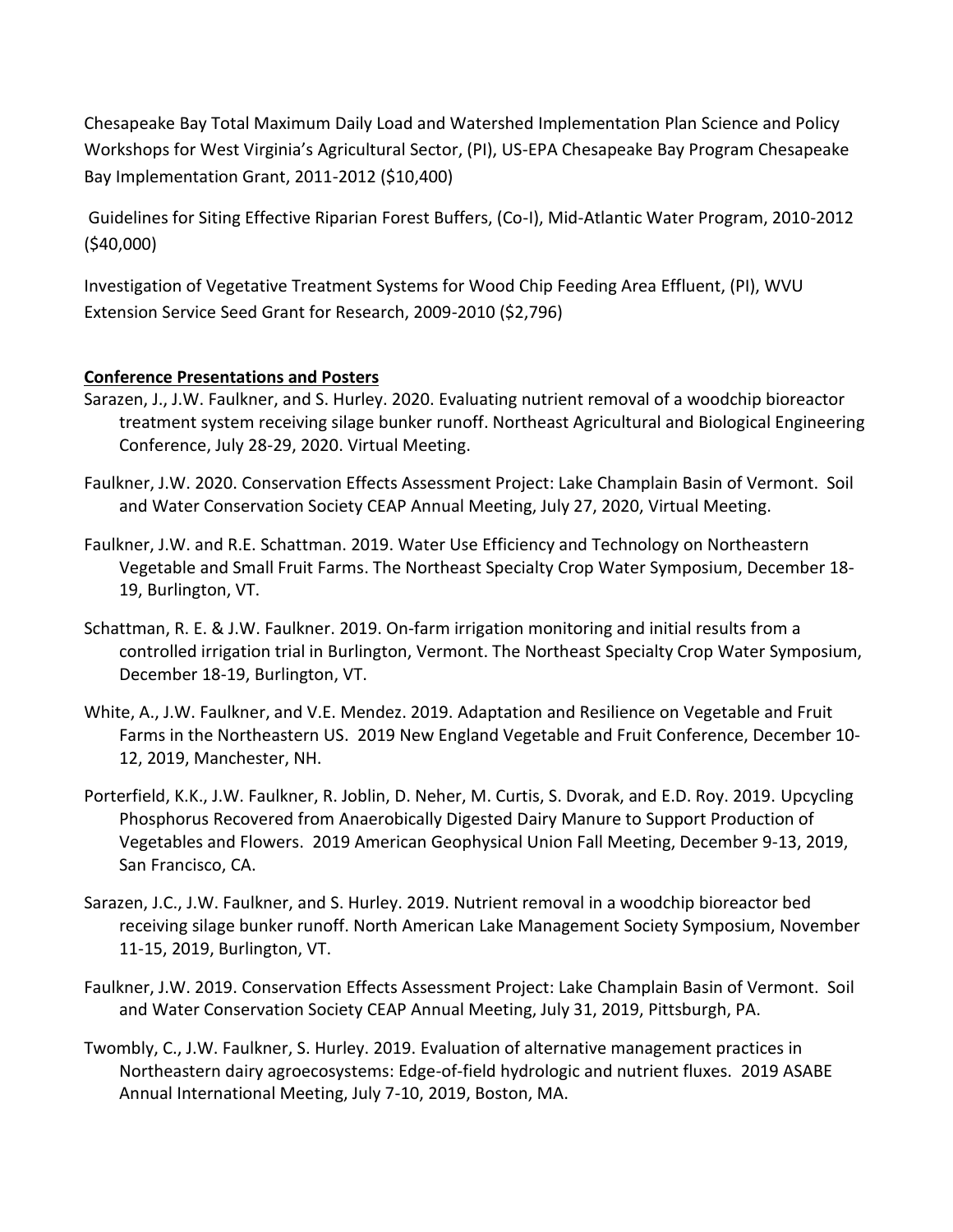- Twombly, C., J.W. Faulkner, S. Hurley, and L. Barbieri. 2019. Hydrologic and nutrient fluxes from cold climate dairy agroecosystems in two paired watershed studies. Northeastern Agricultural and Biological Engineering Conference. June 16-19, 2019. Lac Beauport, Quebec, Canada.
- Sarazen, J.C., S. Hurley, and J.W. Faulkner. 2019. Nitrogen and Phosphorus Removal in Bioretention Cells Receiving Agricultural Runoff from a Dairy Farm in South Burlington, VT. The 19th Annual Meeting of the American Ecological Engineering Society, June 3-6, 2019, Asheville, NC.
- Schattman, R.E. and J.W. Faulkner. 2018. Whole Farm Water: Collaborative science for farm irrigation decisions in vegetable production systems (abstract 352915). 2018 American Geophysical Union Fall Meeting. December 10-14, 2018, Washington, D.C.
- Twombly, C., J.W. Faulkner, S. Hurley, L. Barbieri, and Z.M. Easton. 2018. Evaluation of alternative management practices in Northeastern dairy agroecosystems: Hydrologic and nutrient fluxes at the field and watershed scale. USDA NIFA AFRI Agroecosystems Project Directors Meeting, December 5-7, Washington, D.C., USA.
- Faulkner, J.W. and J. Alvez. 2018. Evaluation of compaction BMP effects on soil properties and demonstration of soil moisture monitoring for compaction prevention in heavy clay soils of the Northeast. 73<sup>rd</sup> Soil and Water Conservation Society International Annual Conference, July 29-Aug. 1, Albuquerque, NM, USA.
- Faulkner, J.W. and J. Alvez. 2018. Analysis of soil health and compaction remediation as a result of biological and mechanical methods used for compaction alleviation in the Northeast. 73<sup>rd</sup> Soil and Water Conservation Society International Annual Conference, July 29-Aug. 1, Albuquerque, NM, USA.
- Twombly, C., J.W. Faulkner, and S. Hurley. 2018. Alternative agricultural management practices on dairy cropping systems in the Northeastern United States: Nutrient and sediment losses from the field to the watershed. CUAHSI 2018 Biennial Colloquium, July 29-Aug.1, Shepherdstown, WV, USA.
- Kraft, D., J.W. Faulkner, and S. Hurley. 2018. Water Quality Impacts of a Woodchip Bioreactor Treatment System Receiving Silage Bunker Runoff. Northeast Agricultural and Biological Engineering Conference, July 15-18, Morgantown, WV, USA.
- Faulkner, J.W., E.D. Lane, R.S. Schattman, H. Aitken, I. Fernandez, V.E. Mendez, G. Koehler, M. Kaplan, D. Tobin. 2018. The Climate Adaptation Fellows Program: A Collaborative Design Project. USDA Northeast Climate Hub Partners Meeting: Building Resiliency through Adaptation, March 14-15, New Brunswick, NJ, USA.
- Kraft, D., J.W. Faulkner, and S. Hurley. 2018. Water Quality Impacts of a Woodchip Bioreactor Treatment System Receiving Silage Bunker Runoff. Lake Champlain Research Conference, January 8-9, Burlington, VT, USA.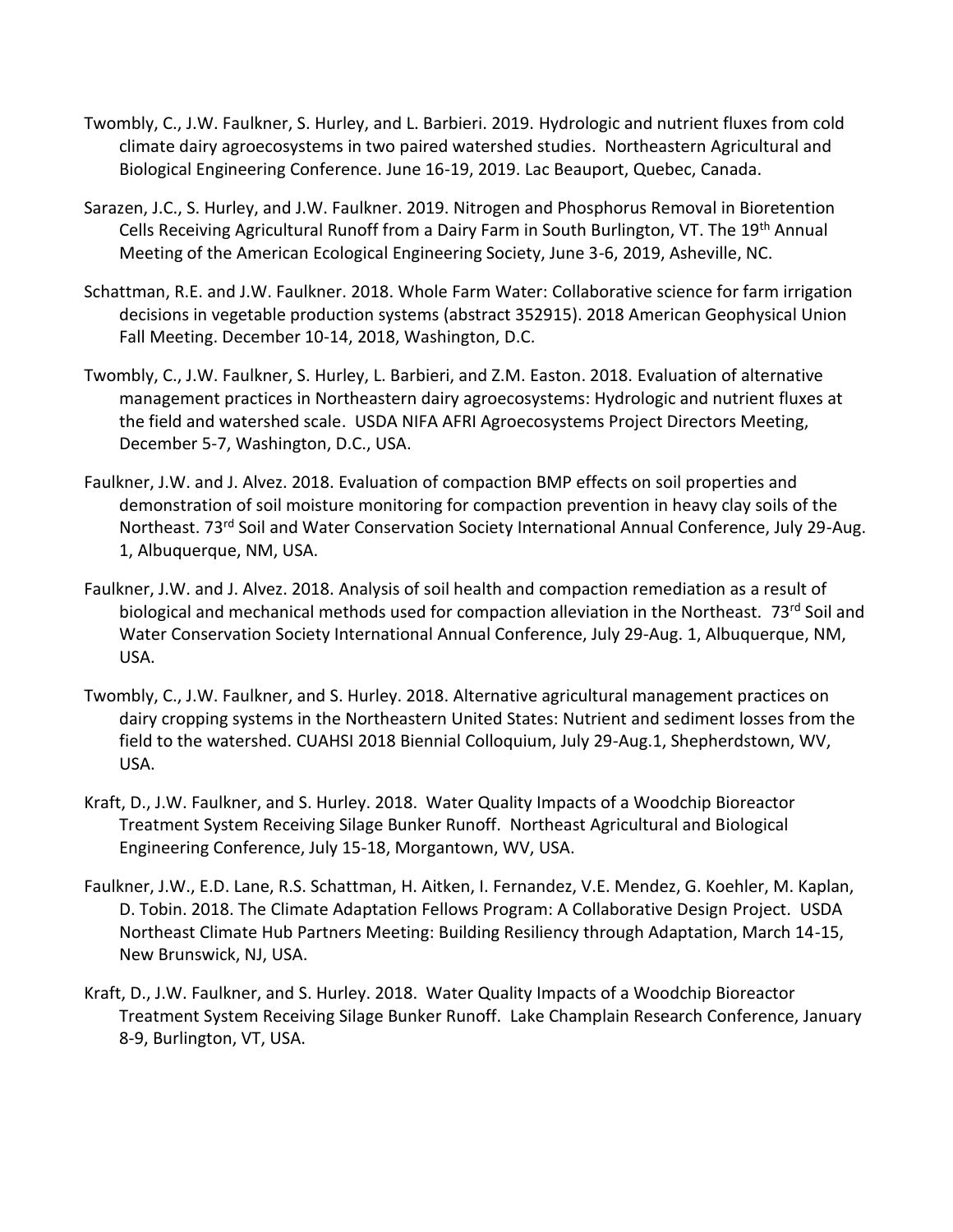- Faulkner, J.W., C. Adair, L. Barbieri, S. Hurley, D. Conner, V. Izzo, and V.E. Mendez. 2017. Increasing Ecosystem Services and Climate Change Resilience in Dominant Agroecosystems of the Northeast. USDA NIFA AFRI Agroecosystems Project Directors Meeting, October 20-23, Tampa, FL, USA.
- Faulkner, J.W., E.D. Lane, R.S. Schattman, H. Aitken, I. Fernandez, V.E. Mendez, G. Koehler, M. Kaplan, D. Tobin. 2017. The Climate Adaptation Fellows Program: A Collaborative Design Project. USDA NIFA AFRI Climate Project Directors Meeting, October 20-23, Tampa, FL, USA.
- Faulkner, J.W. and K. Williams. 2017. Soil Moisture Sensor Networks to Assist with Grazing Management and Soil Compaction Prevention. American Society of Agricultural and Biological Engineers Annual International Meeting, July 16-19, Spokane, WA, USA.
- Schattman, R. and J.W. Faulkner. 2016. Communication Navigation: Talking about climate change with farmers and landowners in the Northeast. Association of Natural Resources Extension Professionals Conference, June 26-29, Burlington, VT, USA.
- Faulkner, J.W., T. Basden, and D.B. DeVallance. 2015. Woodchip Heavy-Use Area Effluent Quality, Quantity, and Hydrologic Design Considerations. ASABE Paper #152187144. American Society of Agricultural and Biological Engineers Annual International Meeting, July 26-29, New Orleans, LA, USA.
- Basden, T., Faulkner, J.W., and D.B. DeVallance. 2015. Woodchip Pad Winter Feeding Areas as a New Livestock Manure Management System. 2015 Waste To Worth Conference, March 30 - April 3, Seattle, WA, USA.
- DeVallance, D.B., J.W. Faulkner, and T. Basden. 2015. Laboratory Evaluation of Biomass Media for use in Livestock Heavy-Use Areas. ASABE Paper #152189792. American Society of Agricultural and Biological Engineers Annual International Meeting, July 26-29, New Orleans, LA, USA.
- Basden, T., J.W. Faulkner, and D.B. DeVallance. 2014. Evaluation of Effluent Characteristics and Sorption of Nutrients onto Thermally-Treated Biomass in a Woodchip Heavy Use Area for Wintering Dairy Cattle. Soil and Water Conservation Society International Annual Conference, July 27-30, Lombard, Illinois.
- Faulkner, J.W., J. Miller, T. Basden. 2013. Design, hydrologic performance, and effluent characteristics of a woodchip heavy use area with subsurface drainage for wintering beef cattle. From Waste to Worth: "Spreading" Science and Solutions Conference, April 1-5, Denver, Colorado.
- Faulkner, J.W., J. Miller, T. Basden. 2012. Wintering beef cattle on woodchip pads with subsurface drainage: Hydrologic design and effluent characteristics. Northeast Agricultural and Biological Engineering Conference 2012, July 15-18, Orillia, Ontario.
- Faulkner, J.W., T. Basden, J. Steele, D. Seymour, and M. Bennett. 2012. Innovative strategy for gaining agricultural stakeholder input to inform watershed planning in the Chesapeake Bay. 2012 Land Grant and Sea Grant National Water Conference, May 20-24, 2012, Portland, OR.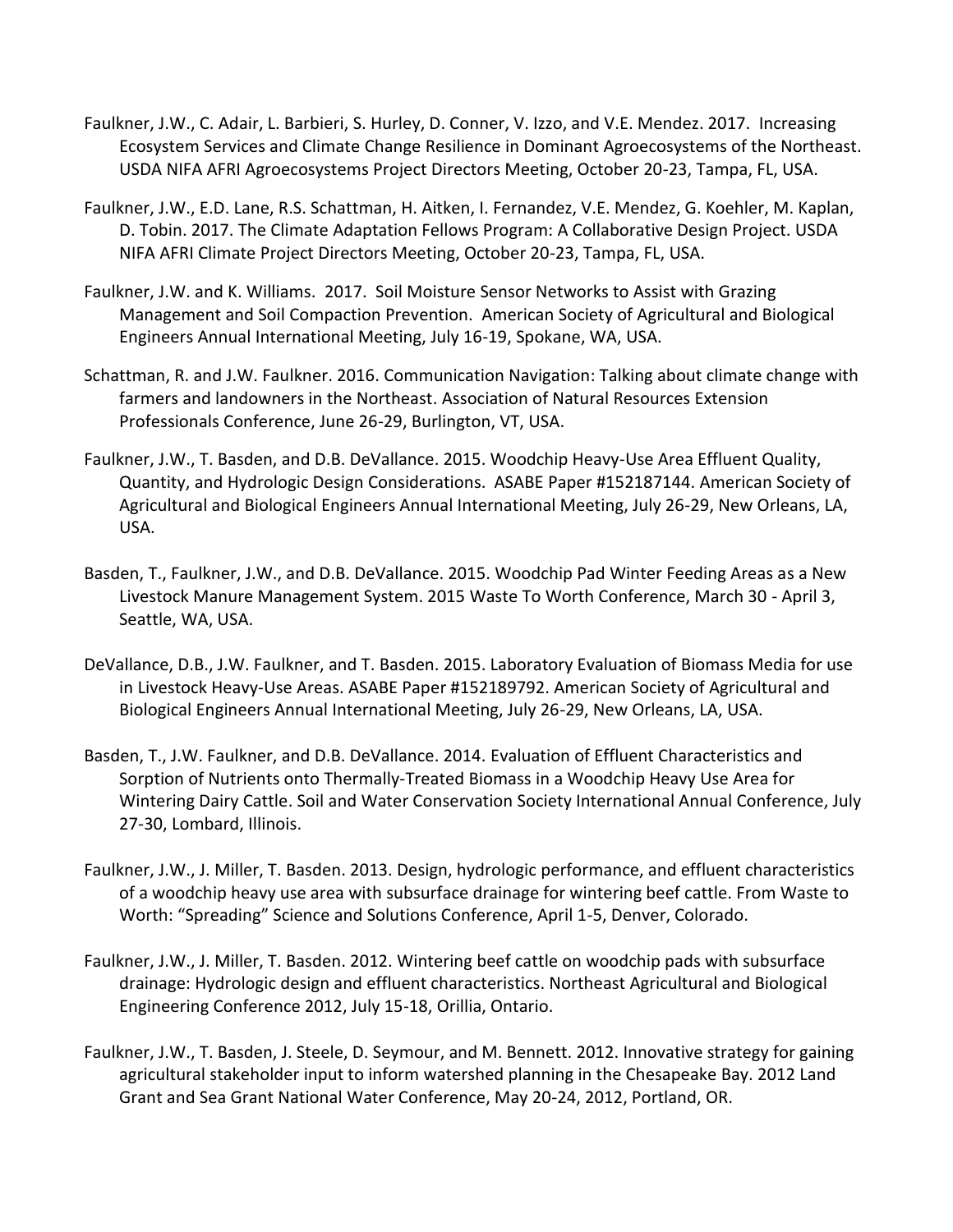- Faulkner, J.W., J. Miller, and T. Basden. 2011. Wintering beef cattle on woodchip pads with subsurface drainage: System concept, design, and construction. Northeast Agricultural and Biological Engineering Conference 2011, July 24-27, Burlington, VT.
- Faulkner, J.W., Z.M. Easton, W. Zhang, L.D. Geohring, T.S. Steenhuis. 2010. Hydrological Evaluation and Design of Vegetative Treatment Areas. American Water Resources Association 2010 Annual Water Resources Conference, November 1-4, Philadelphia, PA.
- Zhang, W., J.W. Faulkner, L.D. Geohring, and T.S. Steenhuis. 2009. Phosphorus sorption and desorption properties of surface and subsurface horizons at three vegetative treatment areas in New York. ASABE Paper # 097002. St. Joseph, MI: ASABE.
- Faulkner, J.W., W. Zhang, L.D. Geohring, and T.S. Steenhuis. 2008. Investigating Event Nitrate Dynamics in Paired Vegetative Treatment Areas Receiving Silage Bunker Runoff. ASABE Paper # 083915. American Society of Agricultural and Biological Engineers Annual Meeting, June 17-20, Minneapolis, MN, USA.
- Geohring, L.D., Faulkner, J.W., W. Zhang, and T.S. Steenhuis. 2008. Treating Agricultural Process Wastewaters with Vegetated Filter Areas. Conservation Innovation Grant Showcase, Soil and Water Conservation Society Annual Conference, July 26-30, Tucson, AZ.
- Zhang, W., J.W. Faulkner, L.D. Geohring, and T.S. Steenhuis. 2008. Evaluation of Two Langmuir Models for Phosphorus Sorption on Various Soils under Varied Conditions. ASABE Paper # 084181. St. Joseph, MI: ASABE.
- Zhang, W., J.W. Faulkner, L.D. Geohring, and T.S. Steenhuis. 2008. Phosphorus Dynamics in Subsurface Flow as Influenced by Biogeochemical and Hydrological Factors. H31B-01. American Geophysical Union Joint Assembly, May 27-30, 2008, Ft. Lauderdale, FL.
- Faulkner, J.W., W. Zhang, L.D. Geohring, and T.S. Steenhuis. 2007. Evaluating Vegetated Filter Areas for Treating Agricultural Wastewaters. American Society of Agricultural and Biological Engineers Annual Meeting, June 17-20, Minneapolis, MN, USA.
- Molodovskaya, M.M., O. Singurindy, J.W. Faulkner, J W, W. Zhang, B.K. Richards, T.R. Anderson, L.D. Geohring, T.S. Steenhuis, M.T Walter. 2007. Denitrification Hotspots: Hydrology and Biogeochemistry (H31F-0727). American Geophysical Union Fall Meeting, December 10-14, 2007, San Francisco, CA, USA.

#### **Extension Publications and Popular Press**

Faulkner, J.W., M. Rupe, J. Arace, L. DiPietro, H. Darby, and J. Carter. 2020. Vermont Food System Plan Issue Brief: Water Quality. Farm to Plate and Vermont Agency of Agriculture, Food and Markets.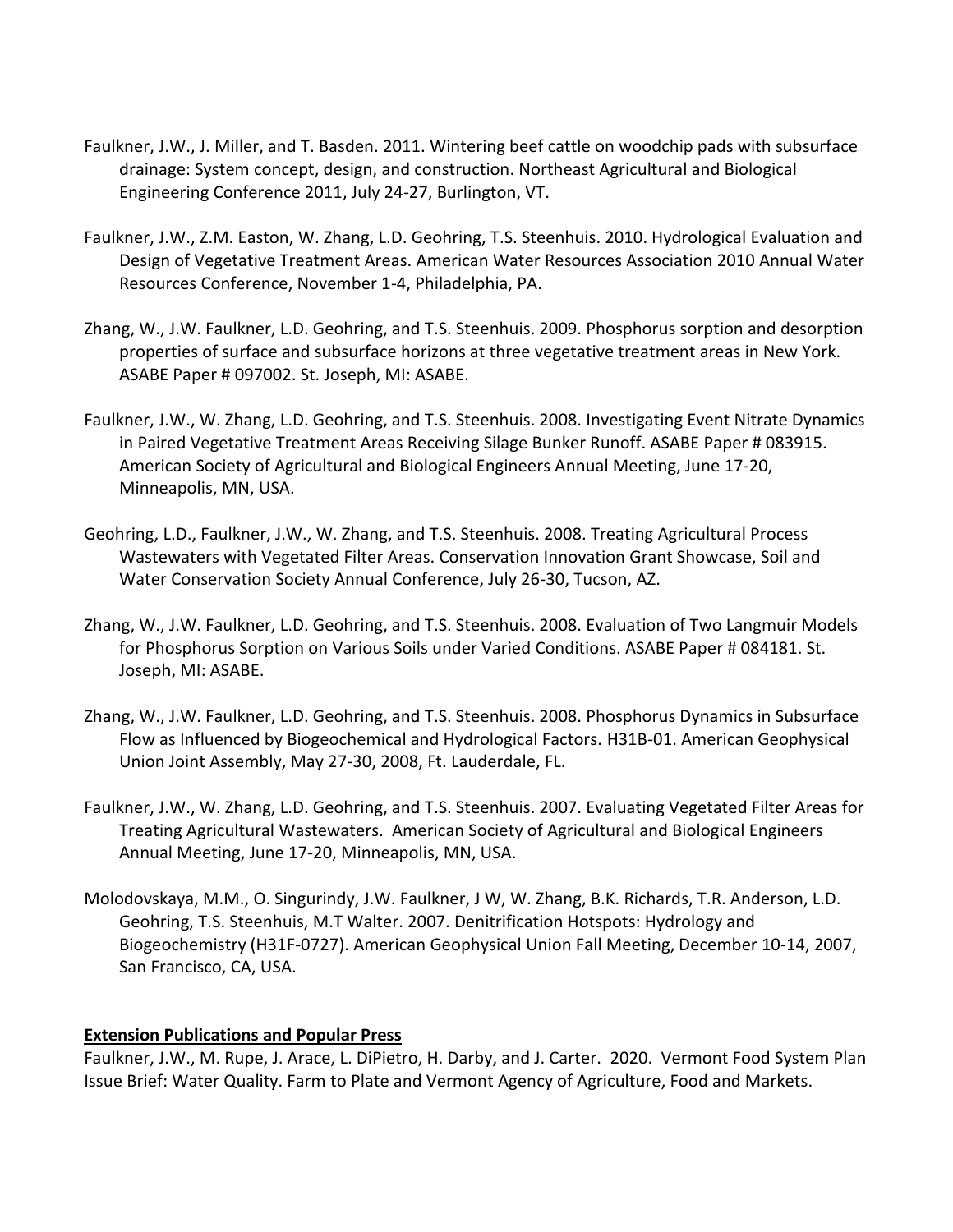Faulkner, J.W., A. White, and A. DePillis. 2020. Vermont Food System Plan Issue Brief: Climate Change. Farm to Plate and Vermont Agency of Agriculture, Food and Markets.

Johnson, D., M.T. Niles, T. Wentworth, J.W. Faulkner, S. Birthisel, and R. Clements. 2019. What do Northern New England Farmers Need to Adapt to Climate Change? A comparison of farmer and agricultural advisor perspectives and needs. College of Agriculture and Life Sciences, University of Vermont. Burlington, VT.

White, A. and J.W. Faulkner. 2019. Enhancing participation in payment for ecosystem services programs: understanding farmer perspectives. Research update for Vermont Policymakers. University of Vermont Extension. Burlington, VT.

Schattman, R.E. and J.W. Faulkner. 2019. How Much is Enough? Dialing in Irrigation on Northeast Diversified Vegetable Farms. USDA Northeast Climate Hub Research Brief. https://www.climatehubs.oce.usda.gov/sites/default/files/ResearchBrief\_Irrigation\_Schattman\_Feb20 19\_final\_web\_508.pdf

White, A., Faulkner, J., Sims, S., Tucker, P., & Weatherhogg, K. 2018. Report of the 2017-2018 New England Adaptation Survey for Vegetable and Fruit Growers. Department of Plant and Soil Science, University of Vermont. Burlington, VT.

Faulkner, J.W. and K. Williams. 2017. Field Testing Soil Moisture Sensors for Improved Pasture Management. University of Vermont Extension Factsheet SAFS-4.

Faulkner, J.W. 2017. Woodchip Pads for Livestock. University of Vermont Extension Factsheet SAFS-5.

Bjorkman, T., M. Cavigelli, D. Dostie, J.W. Faulkner, L. Knight, S. Mirsky, B. Smith. 2017. Cover Cropping to Improve Climate Resilience. USDA Northeast Climate Hub. https://www.climatehubs.oce.usda.gov/northeast/educational-materials/factsheets

Grubinger, V., C. Callahan, J.W. Faulkner, J. Buckley, and R. Achilles. 2016. Guidance on Wash Water Discharge from Vegetable Pack Sheds – Advice on System Design. University of Vermont Extension.

Graziosi, M. and J.W. Faulkner. 2016. Designing Variable-Width Filter Strips on Vermont Fields Using the AgBufferBuilder ArcGIS Tool. University of Vermont Extension Factsheet SAFS-3.

Easton, Z.M. and J.W. Faulkner. 2016. Communicating Climate Change to Agricultural Audiences. Virginia Cooperative Extension Publication BSE-203P. College of Agriculture and Life Sciences, Virginia Tech.

Faulkner, J.W. 2014. Climate Change and Agriculture in Vermont. University of Vermont Extension Factsheet SAFS-2.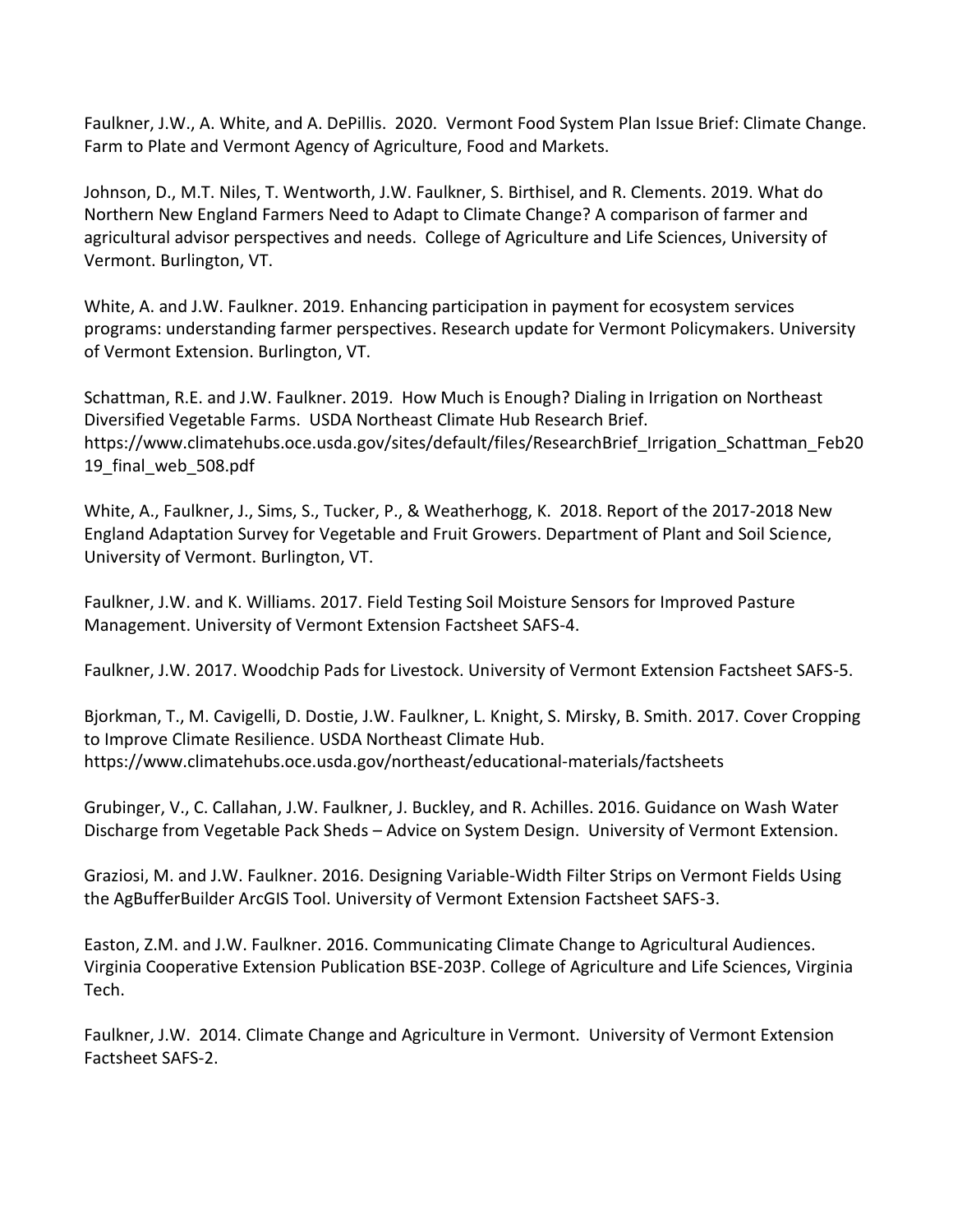Faulkner, J.W. and Z.M. Easton. 2014. Agricultural Adaptation to Climate Change*:* Improving Resilience in Row Crop Production. University of Vermont Extension Factsheet SAFS-1.

Faulkner, J.W. 2014. Low-cost Irrigation Sand Filter. University of Vermont Extension Factsheet.

Easton, Z.M., and J.W. Faulkner. 2014. Climate Change Adaptation for Agriculture: Mitigating Shortand Long-term Impacts of Climate on Crop Production. Virginia Cooperative Extension Factsheet BSE-109P. http://pubs.ext.vt.edu/BSE/BSE-109/BSE-109.html

Faulkner, J.W. 2013. Managing Silage Leachate. West Virginia University Extension Service Fact Sheet No. AG13-17.

Faulkner, J.W., T. Basden, and B. Broxterman. 2013. Setback Recommendations to Reduce Runoff Risk from Manure Applications. West Virginia University Extension Service Fact Sheet No. AG13-77.

Faulkner, J.W. 2013. The World's Water. West Virginia University Extension Service 4-H Skill-a-thon. Publication No. 4H13-204.

Faulkner, J.W. 2011. How phosphorus is lost from farmland. *Mid-Atlantic Regional Agronomist Quarterly Newsletter.* December 2011.

Faulkner, J.W. 2011. Composting: good way to manage livestock carcasses. *West Virginia Farm Bureau News.* 19(9).

Faulkner, J.W. 2011. How Phosphorus Is Lost from Farmland. West Virginia University Extension Service Fact Sheet No. AG11-166. http://anr.ext.wvu.edu/r/download/101822

Faulkner, J.W. 2011. Producers should be proactive in a changing regulatory climate. *West Virginia Farm Bureau News.* 19(2).

Faulkner, J.W., T. Basden, and C. Richmond. 2011. New CAFO Rule: What do producers need to do?. West Virginia University Extension Service website. http://anr.ext.wvu.edu/livestock/cafo

Faulkner, J.W. and B. Broxterman. 2010. Litter Loading Bench Standard Design. West Virginia Natural Resources Conservation Service Conservation Practice Standard #634.

Faulkner, J.W. 2010. Snowstorms and Overloaded Roofs. Feature publication on West Virginia University Extension website.

Faulkner, J.W. 2009. Woodchip Wintering Area. West Virginia Conservation Agency Agricultural Enhancement Program Conservation Practice Standard.

Faulkner, J.W. 2009. Small Farms and Conservation: Why?. *West Virginia Small Farm Advocate*. Summer Edition.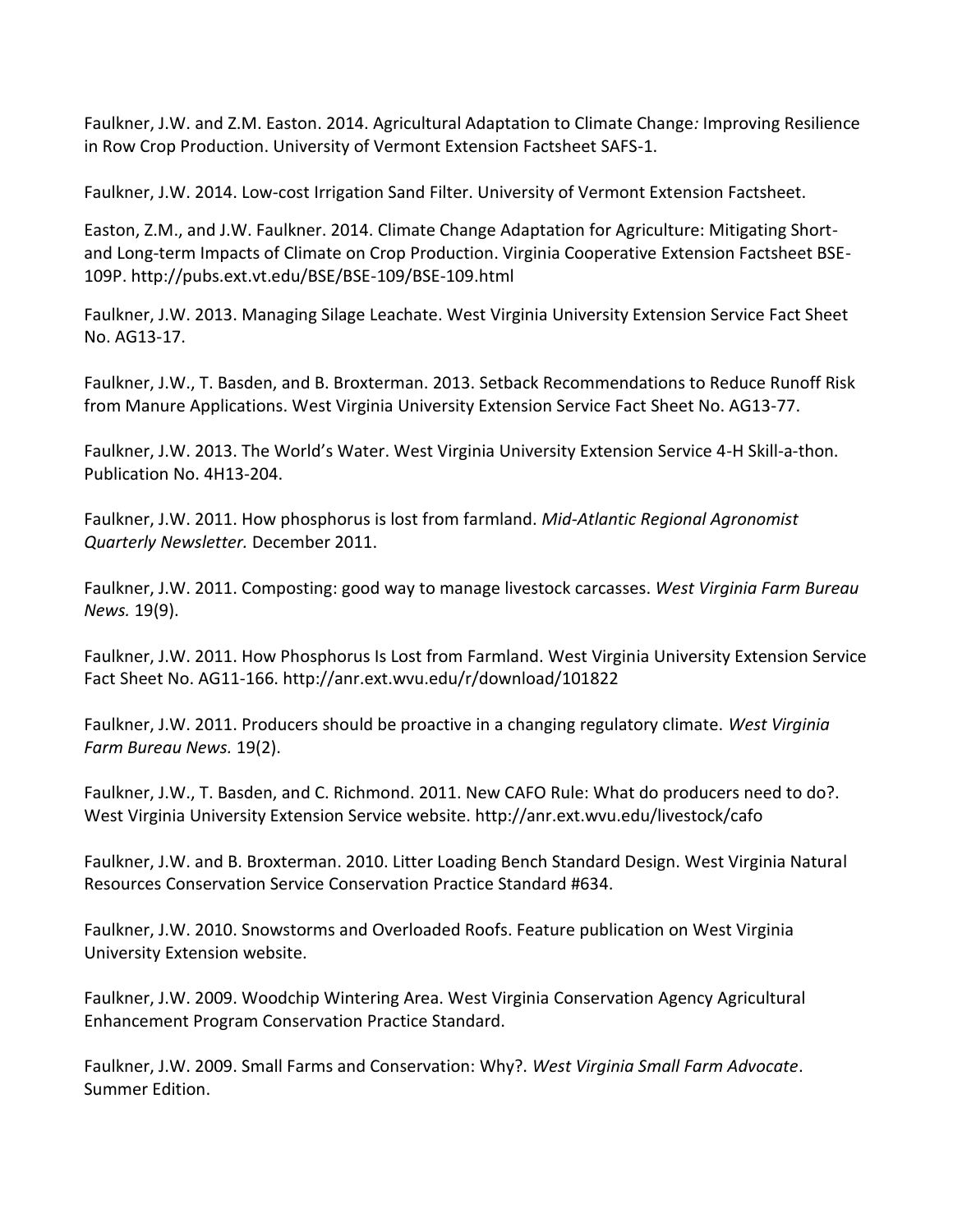#### **Invited Presentations**

Models, Measurements, and Agriculture. Famers Watershed Alliance Precision Agriculture Forum. March 12, 2020. St. Albans, Vemont.

Climate Change and Agricultural Resilience in New England. New Brunswick Soil and Crop Improvement Association 41<sup>st</sup> Annual Meeting. February 21, 2020. Woodstock, New Brunswick, Canada.

When it Rains it Pours: Drainage Principles and Practice. New England Vegetable and Berry Grower's Association Winter Meeting. January 3, 2020. Hadley, MA.

Tile Drainage Research: Current and Future Paired-Watershed Studies. Vermont Tile Drainage Advisory Group 2019 Meeting. December 20, 2019.

Improving Our Understanding of Interactions among BMPs, Tile Drainage, and P Losses in Subsurface and Surface Runoff. Lake Champlain Sea Grant Seminar Series. October 30, 2019. Burlington, VT.

Dairy Farming, Resilience, and a Changing Climate. Dairy Sheep Association of North American 2019 Symposium. November 7, 2019. Idaho Falls, ID.

Climate Resilient Agriculture in Vermont. 2019 Vermont Housing and Conservation Board Conference. October 10, 2019. Barre, VT.

Climate Change and Agricultural Resilience in Vermont. Bennington College Public Policy Forum Series. September 26, 2019. Bennington, VT.

Climate Change and Agricultural Resilience in New England. 2019 Island Agrology Workshop. August 19, 2019. Stanley Bridge, Prince Edward Island, Canada.

Dairy Farming, Climate Change, and the Marketplace. American Cheese Society Annual Conference. August 2, 2019. Richmond, VA.

The Vermont Phosphorus Index, Tile Drainage Research, and Edge-of-Field Monitoring Results. Vermont Water Quality Science Week. April 29-30, 2019. Burlington, VT.

Soil and Water Resources and New England Agriculture in the Age of Climate Change. Association of Conservation Districts New England Leadership Meeting. March 25, 2019. Portsmouth, NH.

Vermont Tile Drainage: The Year in Review. 2019 Vermont No-Till and Cover Crop Symposium. February 28, 2019. Burlington, VT.

A Resilient New England Agriculture in the Face of Climate Change. Upper Valley Adaptation Workgroup. May 15, 2018. Hanover, NH.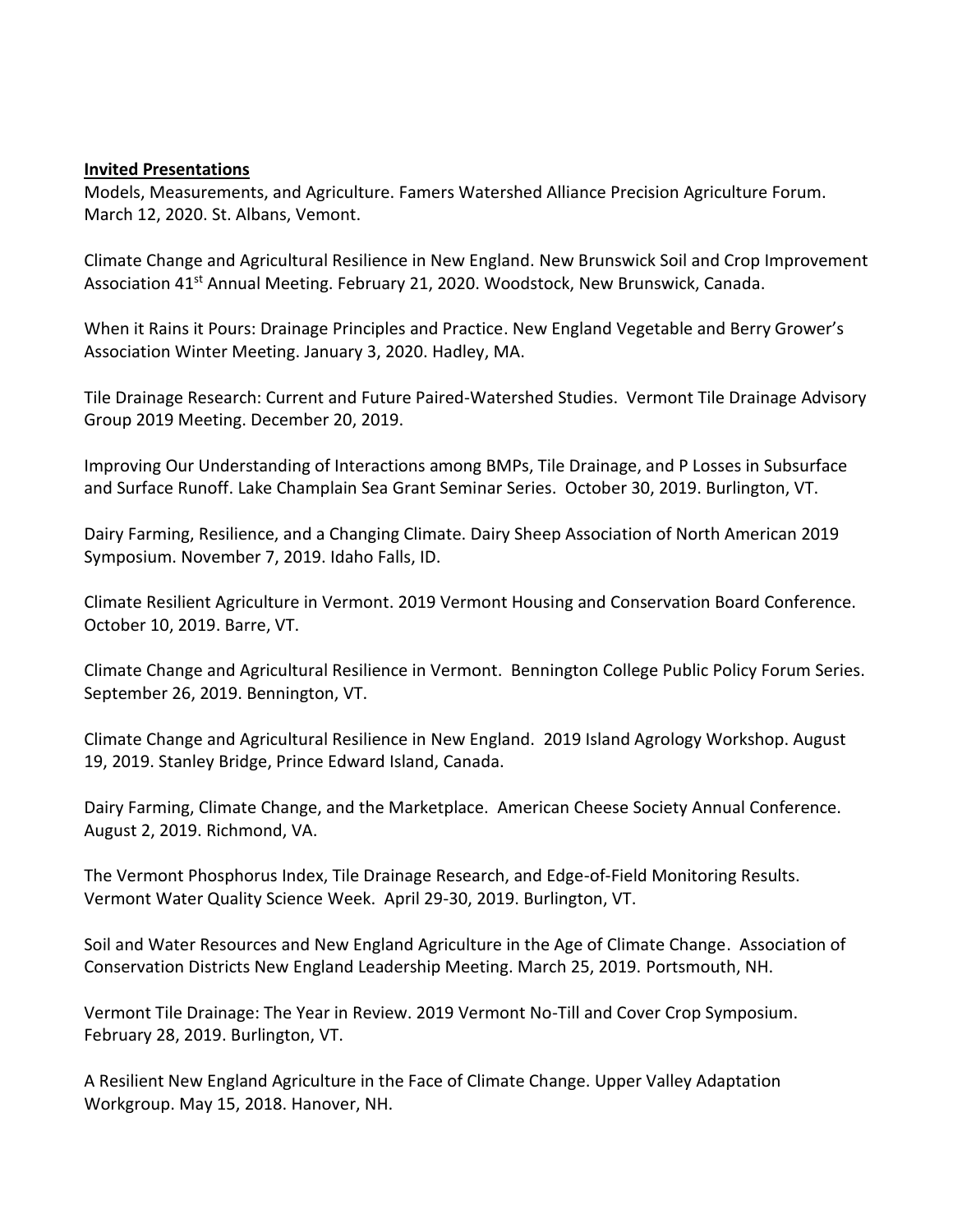Resilient Farms for Changing Times. Vermont No-Till and Cover Crop Symposium. March 1, 2018. Burlington, VT.

Building Resilient Farms in a Changing Climate. NOFA-VT Board Meeting. April 5, 2018. Middlebury, VT.

Grazing Research Roundup and Steps Forward. Vermont Grazing and Livestock Conference (w/ J. Alvez). January 20, 2018. Fairlee, VT.

Farming in the Age of Climate Change and Environmental Concerns. Vermont Grazing and Livestock Conference (w/ K. Hagen). January 20, 2018. Fairlee, VT.

Soil Drainage Basics and Application. New Hampshire – Vermont Christmas Tree Association Summer Meeting. June 24, 2017. Middlesex, VT.

Building Resilient Farms in a Changing Climate. Transition Town Montpelier Lecture Series. April 20, 2017. Montpelier, VT.

Tile Drainage: What we know and don't know. Franklin County Wetlands and Tile Drainage Workshop. March 20, 2017. Saint Albans, VT.

Vermont Agriculture Resilience in a Changing Climate Panel Discussion. Rubenstein School Spring Seminar Series. March 8, 2017. Burlington, VT.

Climate Smart Farming. Northeast Organic Farming Association-VT Winter Conference. Feb.18, 2017. Burlington, VT.

Alternative Barnyards: Woodchip Pad Wintering Systems. Vermont Grazing and Livestock Conference. January 21, 2017. Fairlee, VT.

Phosphorus, Farmland, and Best Management Practices. Franklin Watershed Committee Annual Meeting. August 18, 2016. Franklin, VT.

Climate Change and Agriculture: A Soil and Water Perspective. Watershed Navigators of Northwestern Vermont. August 17, 2016. St. Albans, VT.

Resilient Vermont: A Soil and Water Perspective. Resilient Vermont 2016 Conference. May 19, 2016. Norwich, VT.

Drainage and Water Management for Small Scale Vineyards. 2016 Northeastern NY and VT Grape School. March 17, 2016. Lake George, NY.

Working Lands Leaders Panel. Vermont Climate Economy Summit: Ideas to Action. Feb. 22, 2016. Randolph, VT.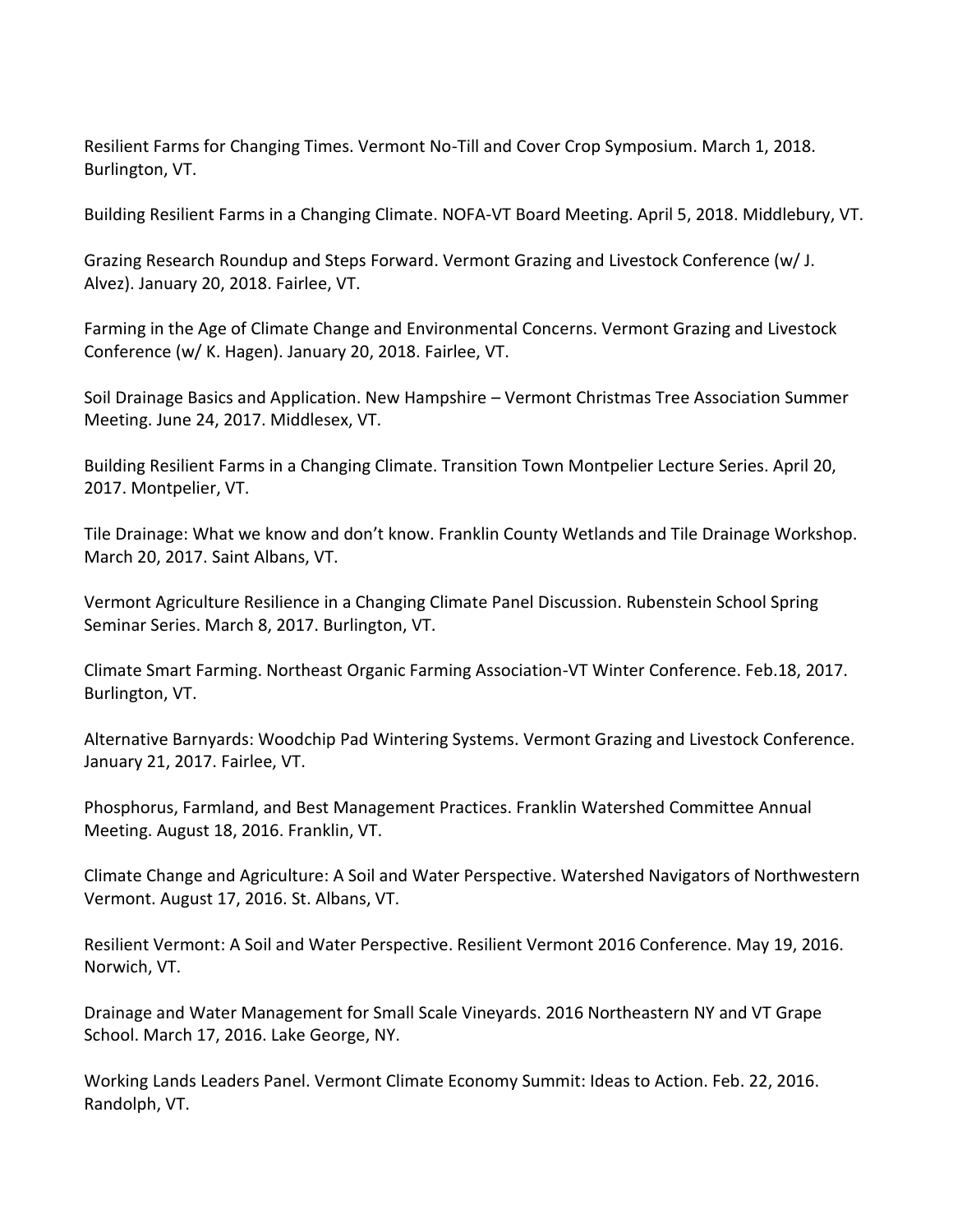Drainage and Water Management on Vermont Farms. Vermont Tree Fruit Growers Association Annual Meeting. Feb. 18, 2016. Middlebury, VT.

Land Improvement Practices for Enterprise Establishment. Northeast Organic Farming Association-VT Winter Conference. Feb.13, 2016. Burlington, VT.

Soil Compaction: Causes, Effects, and Ways to Address It. VSJF Farm2Plate Annual Gathering. Oct. 29, 2015. Killington, VT.

Landscape Resilience in an Era of Climate Change Presentation and Panel. 2015 Vermont Housing and Conservation Board Conference. October 6, 2015. Burlington, VT.

Vermont Agriculture and Climate Change: Building Resiliency. Intervale Center. September 16, 2015.

Agriculture, the Environment, and Climate Change. Agricultural Medicine and Occupational Safety Training. September 11, 2015. Middlebury, VT.

Climate Change Considerations for Christmas Tree Production in New England. New Hampshire – Vermont Christmas Tree Association Summer Meeting. June 27, 2015. Huntington, VT.

Climate Change and Agriculture Extension in Vermont. Extension Advisory Committee Meeting. March 31, 2015. Burlington, VT.

Tile Drainage to Improve Soil Productivity. Vermont Vegetable and Berry Growers Association Annual Meeting. January 21, 2015. Fairlee, VT.

Climate Change, Farming, and Energy Considerations in Vermont. Vermont Community Energy and Climate Action Conference. December 12, 2014. Fairlee, VT.

Ensuring a Climate-Resilient Agriculture through Improved Soil and Water Management. Mid-Atlantic Crop Management School. November 18, 2014. Ocean City, MD.

Wood Chip Pad Winter Feeding Area as a New Livestock Manure Management System. Mid-Atlantic Crop Management School. November 18, 2014. Ocean City, MD.

Climate Change and the Northeast's Soil and Water Resources. USDA NRCS Soil and Water Resources Conservation Act Regional Roundtable. October 23, 2014. Albany, NY.

Soil and Water Management in the Northeast for a Climate-Resilient Agriculture. UCOWR/NIWR/CUAHSI Annual Conference. June 19, 2014. Medford, MA.

Soil and Water Management in the Northeast for a Climate-Resilient Agriculture. Virginia Tech Biological Systems Engineering Seminar Series, April 29, 2014. Blacksburg, VA.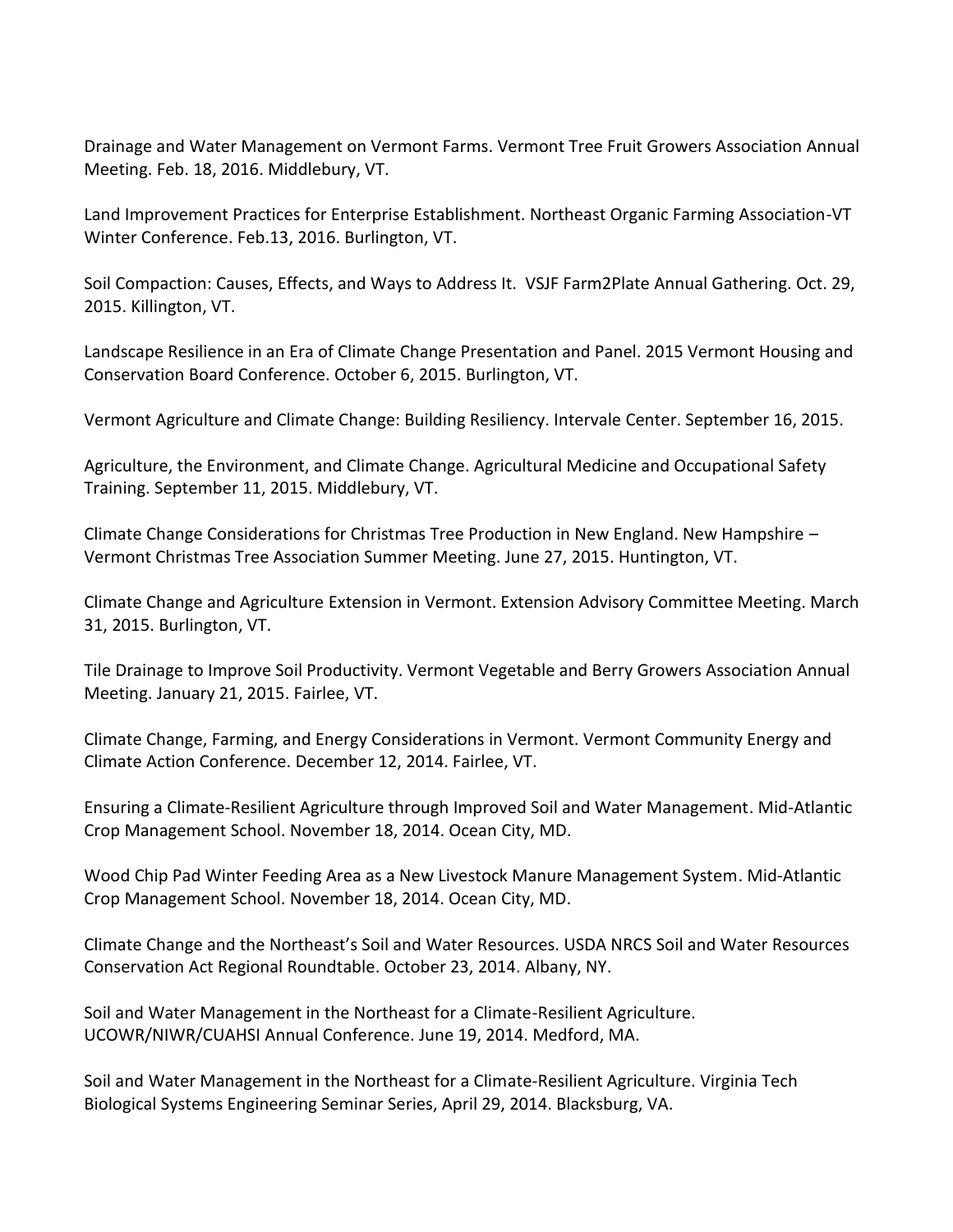The Dirt on Climate Change: Adaptation through Resilient Soils. 2014 Empire State Producers Expo. January 21-23. Syracuse, NY.

Soil and Water Movement on Vermont Farms: Observations and Meaning. 18<sup>th</sup> Annual Vermont Grazing and Livestock Conference. January 17-18, 2014. Fairlee, VT.

Farming and Climate Change: Adapting for a Resilient Vermont Agriculture. Vermont Farm Health Task Force In-Service. January 9, 2014.

Wintering Beef Cattle on Woodchip Pads: Concept, Design, and Results. Northeast Extension Dairy and Livestock In-Service. October 29-30, 2013. Northwood, NH.

Previous experiences in soil and water resource engineering and future application to agricultural adaptation in Vermont's changing climate. University of Vermont Plant and Soil Science Seminar Series. October 11, 2013. Burlington, VT.

Environmental management for the beef producer. Maryland Cattle Industry Convention & Hay and Pasture Conference. March 2-3, 2012. Hagerstown, MD.

#### **Selected Service Activities**

Manuscript reviewer for *Journal of Environmental Quality*, *Biosystems Engineering*, *Hydrological Processes*, *Journal of the American Water Resources Association*, *Journal of the American Society of Mining and Reclamation*, *Journal of Environmental Management*, *Water*, *Applied Engineering in Agriculture*, *Transactions of the ASABE, Soil Science, Journal of Environmental Hydrology,* and *Frontiers in Environmental Science*

Membership on five UVM Hiring Search Committees

USDA-NIFA AFRI Agroecosystem Program grant proposal review panel

Vermont Agricultural Best Management Practice Tracking and Accounting Expert Panel, 2017 - Present

Vermont Tile Drainage Advisory Group, 2016 – Present

Fact sheet (multiple) peer-reviewer for Virginia Cooperative Extension

Friends of Northern Lake Champlain Advisory Committee, November 2013-Present

West Virginia Natural Resources Conservation Service State Technical Committee, January 2009-May 2013

West Virginia Chesapeake Bay Watershed Implementation Plan Workgroup, December 2009-May 2013